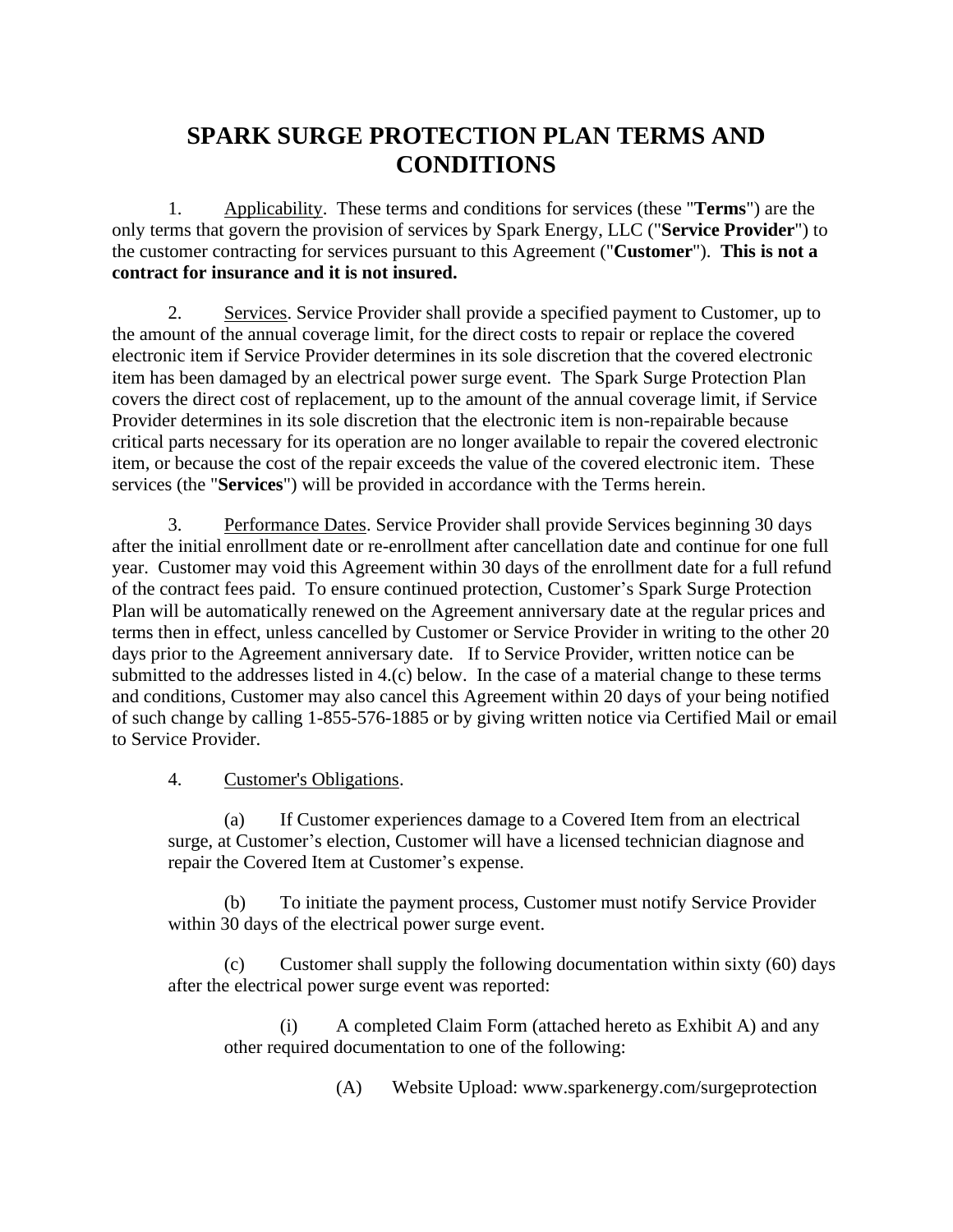- (B) Email: [surgeprotection@sparkenergy.com](mailto:surgeprotection@sparkenergy.com)
- (C) Mail: Surge Protection

12140 Wickchester Ln, Ste 100

Houston, Texas 77079

(d) An invoice or other documentation from a qualified technician licensed by the State of Texas on that technician's letterhead (which contains the technician's license number and all applicable contact information) and:

(i) Identifies the damaged electronic item by make, model and serial number,

(ii) Includes a statement that the damage to the item was caused by an electrical power surge event and the date of that event, and

- (iii) Describes either:
	- (A) The repair services performed and their cost, or
	- (B) The reason the item is not repairable
- 5. Service Provider's Obligations.

(a) Upon request, Service Provider will provide suggestions for a licensed technician.

(b) Service Provider will reimburse Customer for the repair or replacement of Covered Equipment damaged by an Electrical Surge, subject to the Terms of this Agreement and in a total aggregate annual amount no greater than \$2,000 under the Standard Plan and \$5,000 under the Premium Plan.

(i) Reimbursement of diagnostic fees is limited to \$120 as part of the annual maximum amount.

(ii) If the item is unable to be repaired, Service Provider will provide payment for like-kind replacement (with consideration for depreciation), but will not reimburse upgrades.

(c) All documentation is subject to verification by Service Provider. Within forty-five (45) days of confirmation of Customer's claim by Service Provider, Customer will be issued a check for the payment, provided Customer's account shows no past-due Spark Surge Protect Plan charges.

6. Covered Electronic Items are limited to items that can be plugged into an electrical outlet inside the home which are damaged by an Electrical Surge. An Electrical Surge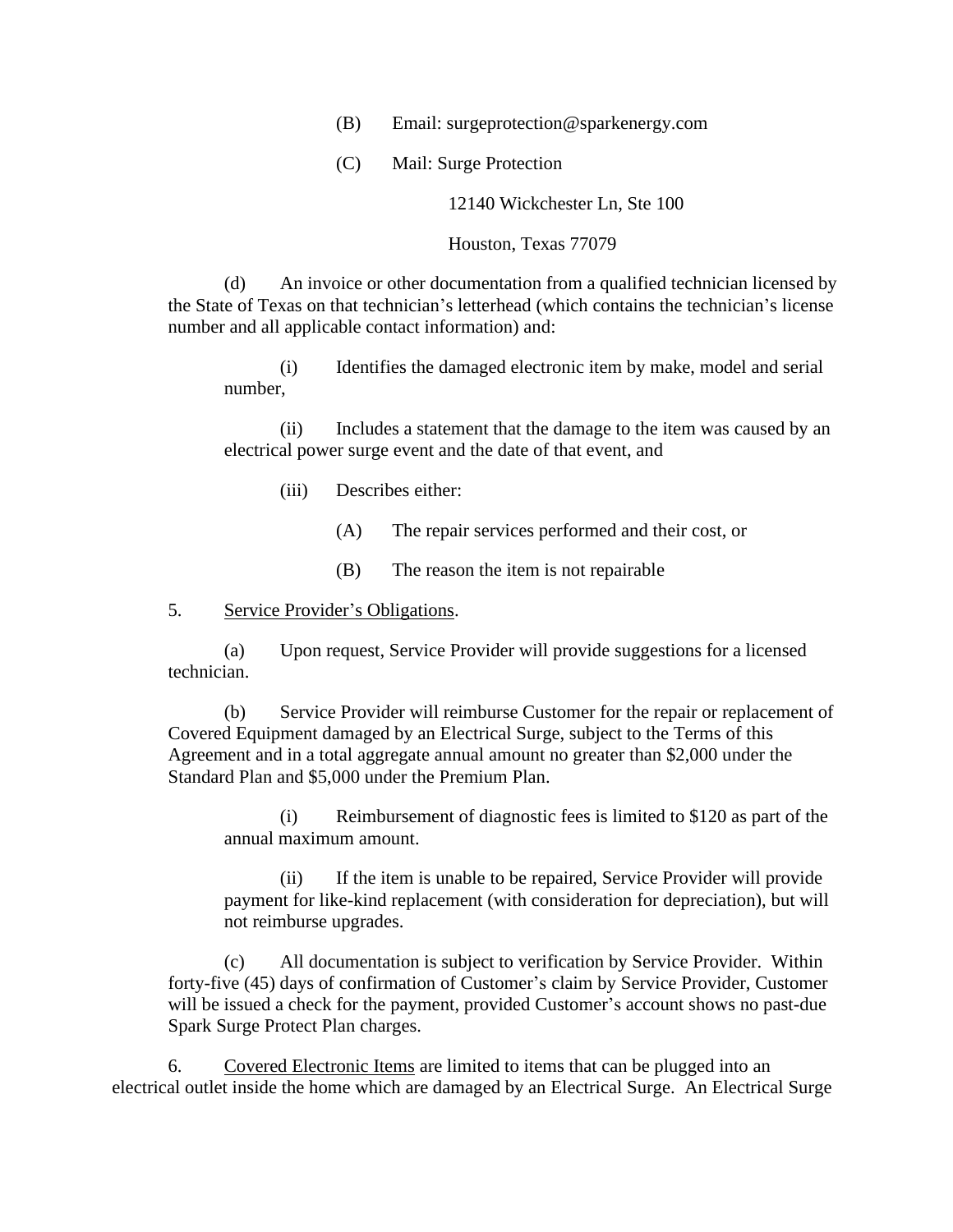is a brief voltage or current wave (like a lightning strike) that can cause instant damage to electrical equipment.

7. Items That Are Not Covered.

(a) The Spark Surge Protect Plan does not cover damage resulting from any cause other than a confirmed electrical power surge event including:

(i) Normal wear and tear or negligent use;

(ii) Damage incurred for an electrical surge event occurring outside of the term of the Agreement;

(iii) Damage incurred to electronic items that are not owned by the Customer, the Customer's Spouse, or the Customer's Children, or are not located at the home during the electrical power surge event;

(b) Electronic Items that are not covered include, but are not limited to:

- (i) Electric vehicles;
- (ii) Medical equipment;
- (iii) Power tools;
- (iv) Items covered under insurance plans or which are under warranty;

(v) Outdoor appliances, detached garages, devices or appliances not plugged into an electrical system or service meter, high voltage items;

(vi) Electrical systems, fuse boxes, or circuit breakers;

(vii) Items that are hard wired or permanently connected into the home's electrical system (such as a central HVAC system);

(viii) Items plugged into electrical outlets located on the outside of the home;

(ix) Items which cannot be replaced with like kind and quality, such as antiques.

8. Fees and Expenses; Payment Terms; Interest on Late Payments.

(a) In consideration of the provision of the Services by Service Provider and the rights granted to Customer under this Agreement, Customer shall pay the fees as set forth below:

(i) Standard Plan: \$4.99 per month with a coverage of up to \$2,000 per year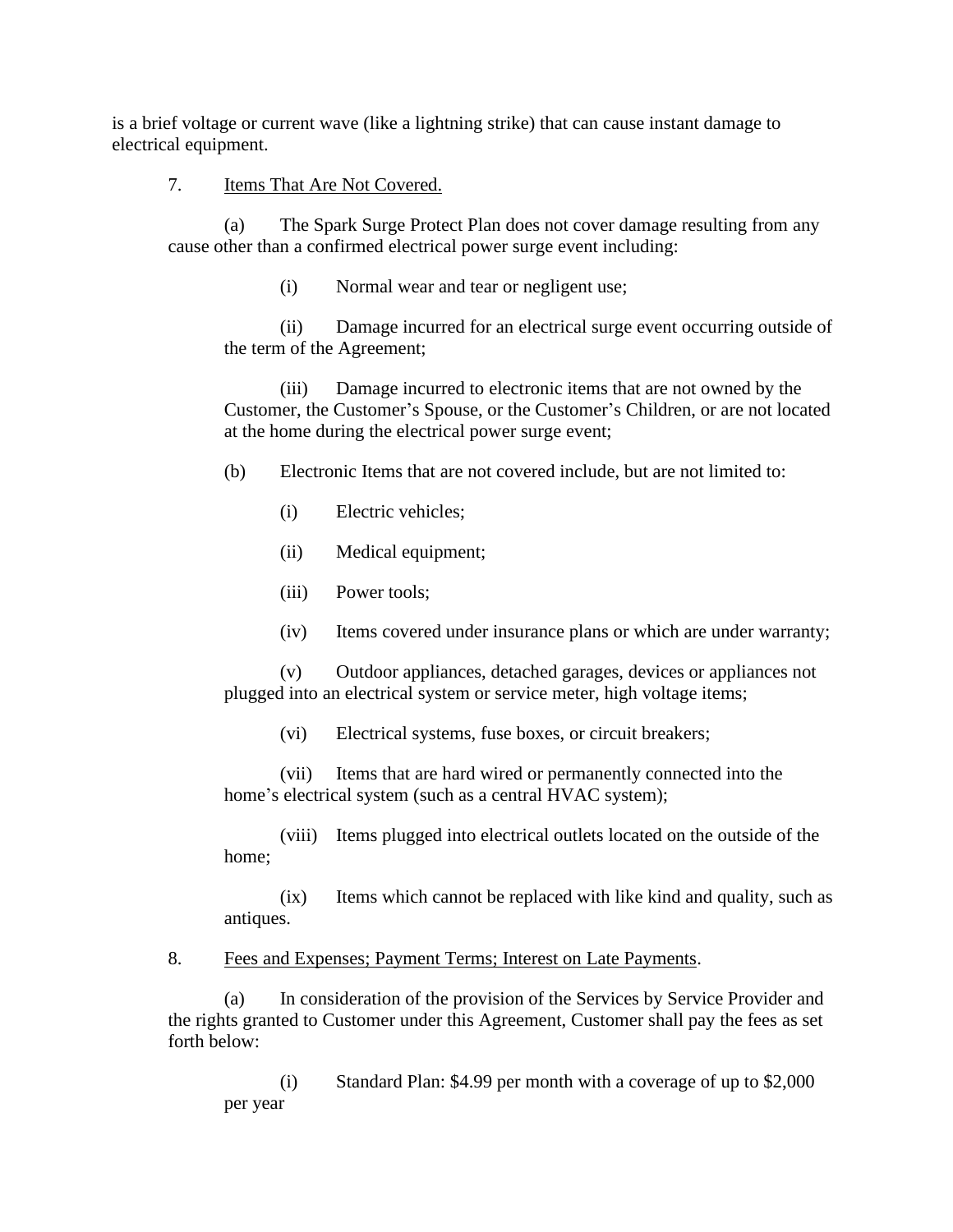(ii) Premium Plan: \$8.99 per month with a coverage of up to \$5,000 per year

(b) Customer's electric utility service is not subject to disconnection for the nonpayment of charges under this Agreement. If Customer makes a payment on its electricity utility bill that contains both energy and Service Agreement charges, the payment will be applied typically to the oldest energy charges first, but always consistent with applicable state regulatory guidance.

9. Personal Information. By entering into this Agreement, Customer agrees that any personal information provided to Service Provider in connection with this Agreement, whether required or not, constitutes permission for Spark Energy to add Customer's personal information to Spark's customer database and to use and share Customer's information as set forth in Spark's Privacy Policy (located at https://www.sparkenergy.com/privacy-policy/). You may opt out of receiving marketing communications from Spark Energy as set forth in the Privacy Policy or as provided within any marketing materials (e.g., using the "Unsubscribe" feature provided in the footer of emails).

10. Representation and Warranty.

(a) Customer represents and warrants that:

(i) Customer's home is in the State of Texas.

(ii) Customer understands that Service Provider will not perform the actual repair or replacement of any Covered Items and that it is Customer's responsibility to select and engage a Licensed Technician to assess the surge damage and provide Customer with a written repair invoice.

(iii) Customer is responsible for payment of any amounts owed to a Licensed Technician and will only be reimbursed by Service Provider up to an annual total of \$2,000 under the Standard Plan and \$5,000 under the Premium Plan.

11. Termination. In addition to any remedies that may be provided under this Agreement, Service Provider may terminate this Agreement with immediate effect upon written notice to Customer, if:

(a) Customer fails to pay any amount when due under this Agreement, or;

(b) Customer moves outside of Service Provider's service territory; or

(c) It is in Service Provider's interest resulting from the decision or order of a governmental body or a change in laws or regulations.

12. Assignment. Customer shall not assign any of its rights or delegate any of its obligations under this Agreement without the prior written consent of Service Provider. Any purported assignment or delegation in violation of this Section is null and void. If Customer